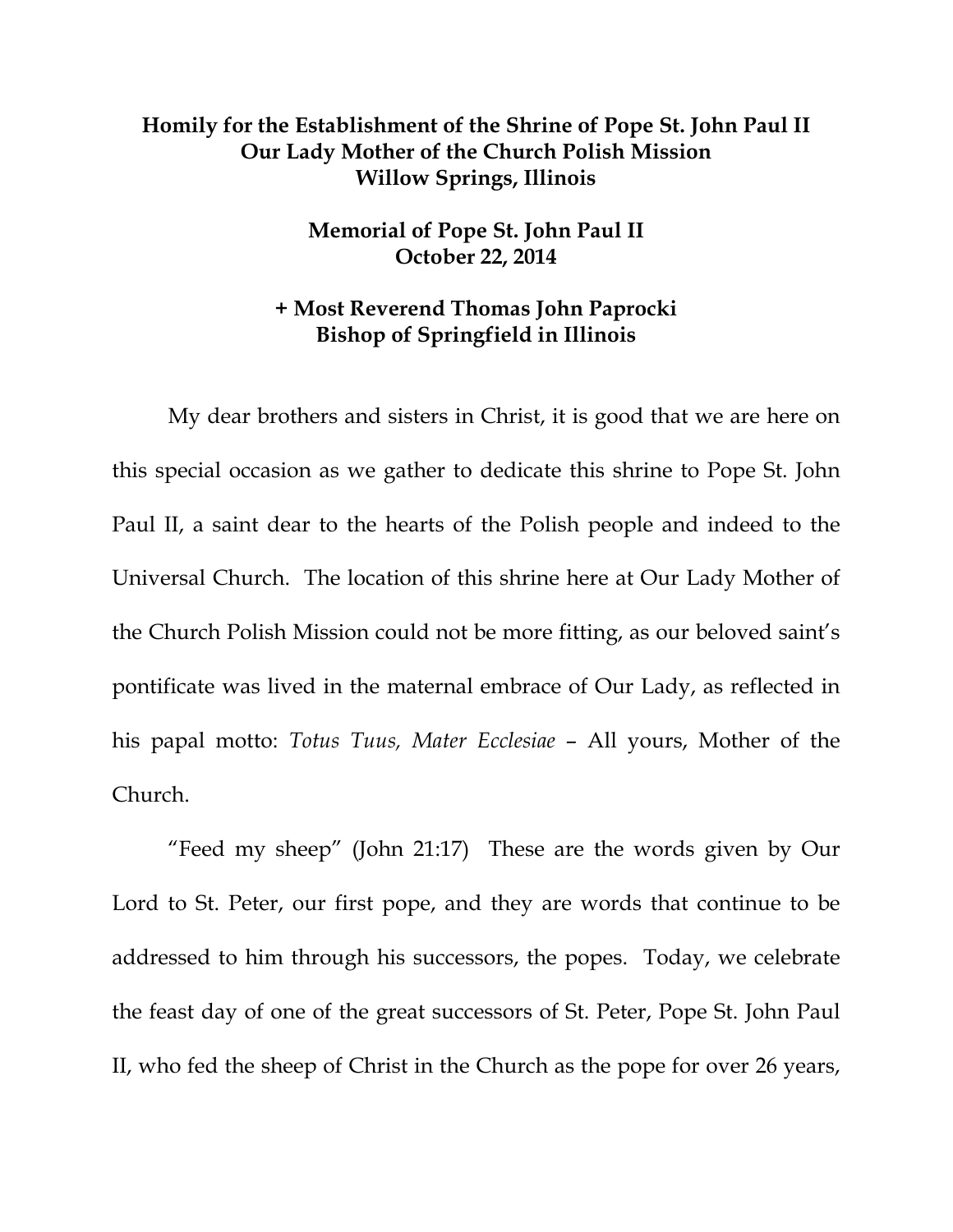the third longest pontificate in the nearly 2000 year history of the Church. Pope St. John Paul II fed the Church in so many remarkable ways, ways that will continue to benefit us for centuries to come.

 At the very beginning of his pontificate, there was one phrase that he said which continued to resonate throughout his entire pontificate. During his inauguration homily, he said those familiar words: "Do not be afraid."<sup>1</sup> And this was not just an empty phrase, but throughout his time as pope, he continued to repeat these words and taught the Church, and indeed taught the world, how to live them, setting an example through his life, his ministry, and in a particular way, through his very rich teaching.

 "Do not be afraid." One of the first things that the pope did was to confront the imposing shadow that communism had cast on many parts of the world. Throughout his life, Karol Wojtyla lived under the shadow of oppressive governments but failed to be intimidated by them. As a young man growing up in Poland, he was constantly being challenged by the Nazi regime which had taken over Poland in 1939. He never gave into the propaganda, but always saw the error of such a system. He entered an underground seminary to study for the priesthood. Then as a priest, and later as a bishop and archbishop, Wojtyla stuck to his faith and quietly but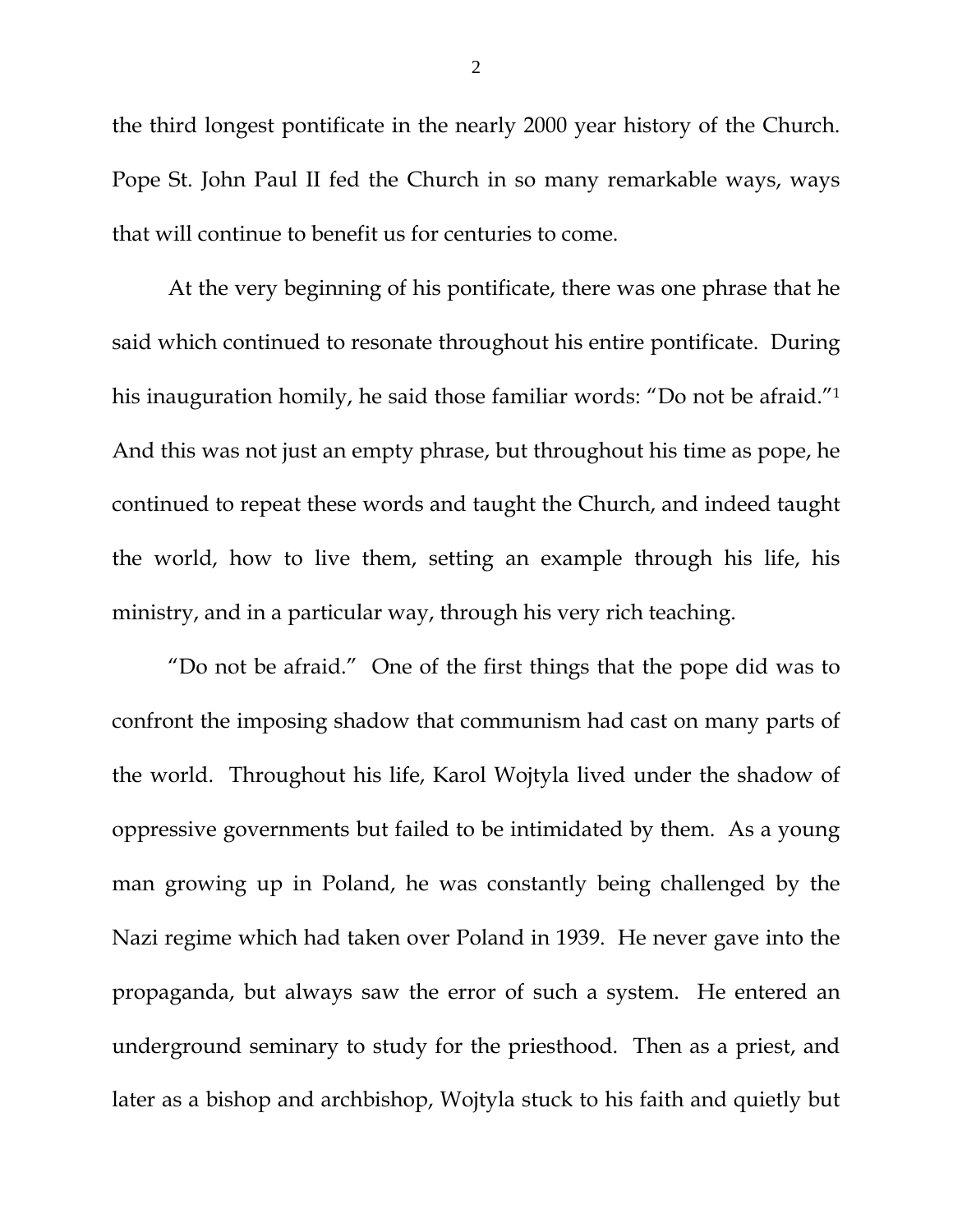effectively fed the sheep of his flock with the truth of the dignity of man and the inherent errors in communism.

A remarkable example of this boldness came in 1959 when he was the Archbishop of Krakow. On the outskirts of the city of Krakow, the communists erected an area known as *Nowa Huta* which was intended to be a model communist city. It was to be a city without God. It was therefore forbidden to build any churches in this new city. In response to this, Wojtyla celebrated Christmas Midnight Mass in a cold, open field surrounded by thousands of the faithful. He would continue this for many years, sending a message to the communists that he would not back down, while at the same time giving the Poles hope and courage to stand firm in their opposition to communism.

When he was elected pope, one of his first trips was back to his homeland of Poland where he was welcomed by millions. His presence in his native land helped the people to regain their identity and to stand up against communism in a peaceful, but effective way. His fearless confrontation of communism was one of the key forces in helping to bring about the end of communism in Europe.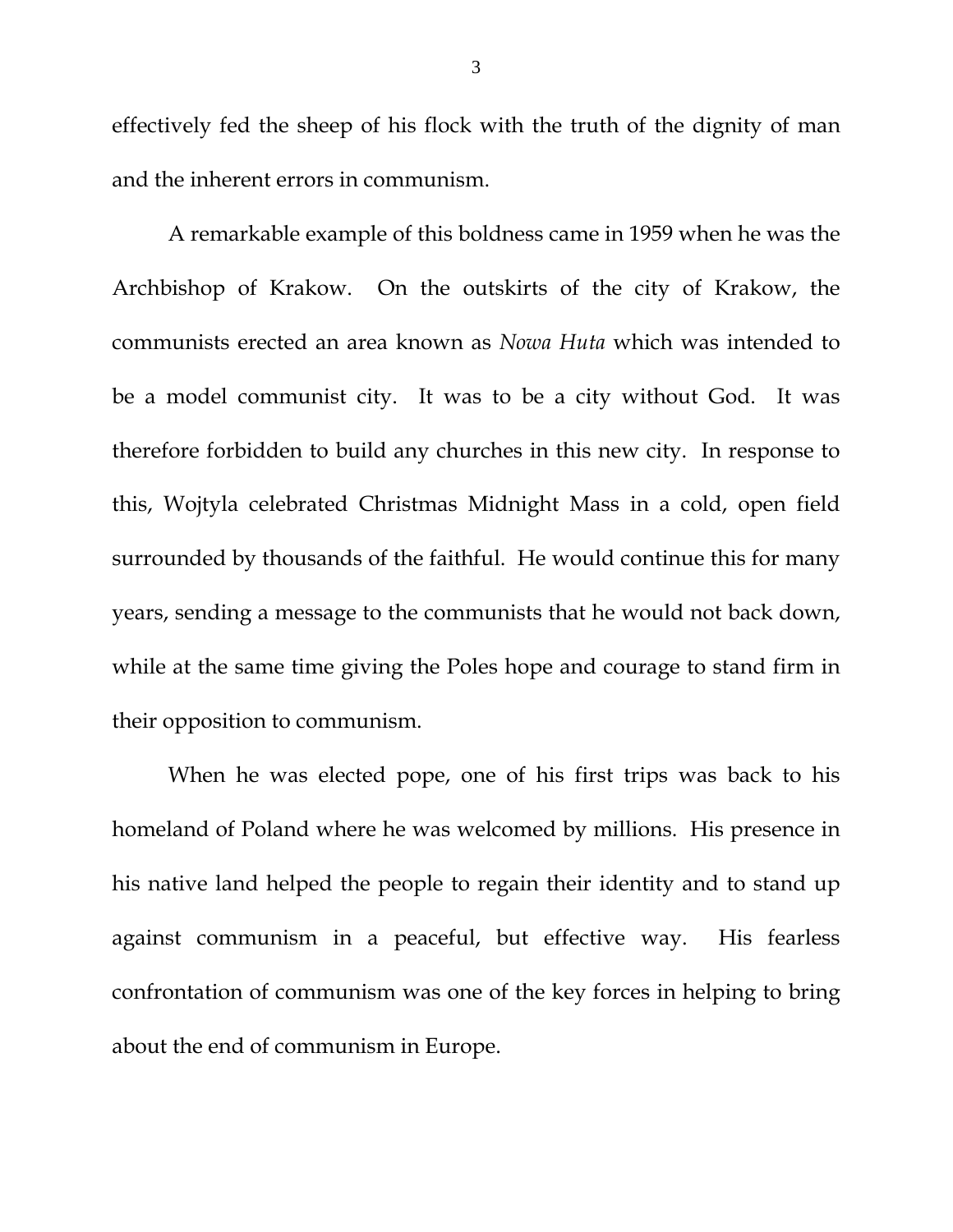What a great example and witness to the world and to us that we need not be afraid of whatever might happen in this world, because we have the promise that Christ gave to Peter, our first pope, that "the gates of the netherworld shall never prevail against" (Matthew 16:18) the Church, no matter how grim things can seem. Pope St. John Paul II taught the world to have hope.

 Pope St. John Paul II also taught us to not be afraid of the truth of love. Probably one of the greatest lasting intellectual legacies that he will be remembered for is his work on what is called the Theology of the Body. In a series of Wednesday audiences over several years, he explained for us the true meaning of love, the dignity of the human person, and the dignity of marriage.

In the midst of a culture that has been so misguided on so many issues with regard to this great gift of love, the Holy Father has changed the common perception that the Church's teachings on these topics is just about saying 'no, no, no.' Instead, he has shown us how love is about a 'yes', a total gift of self to the other which, when lived according to God's plan for marriage, can bring about the true peace and joy that God so freely gives to those who spend the rest of their lives together. He reminds us to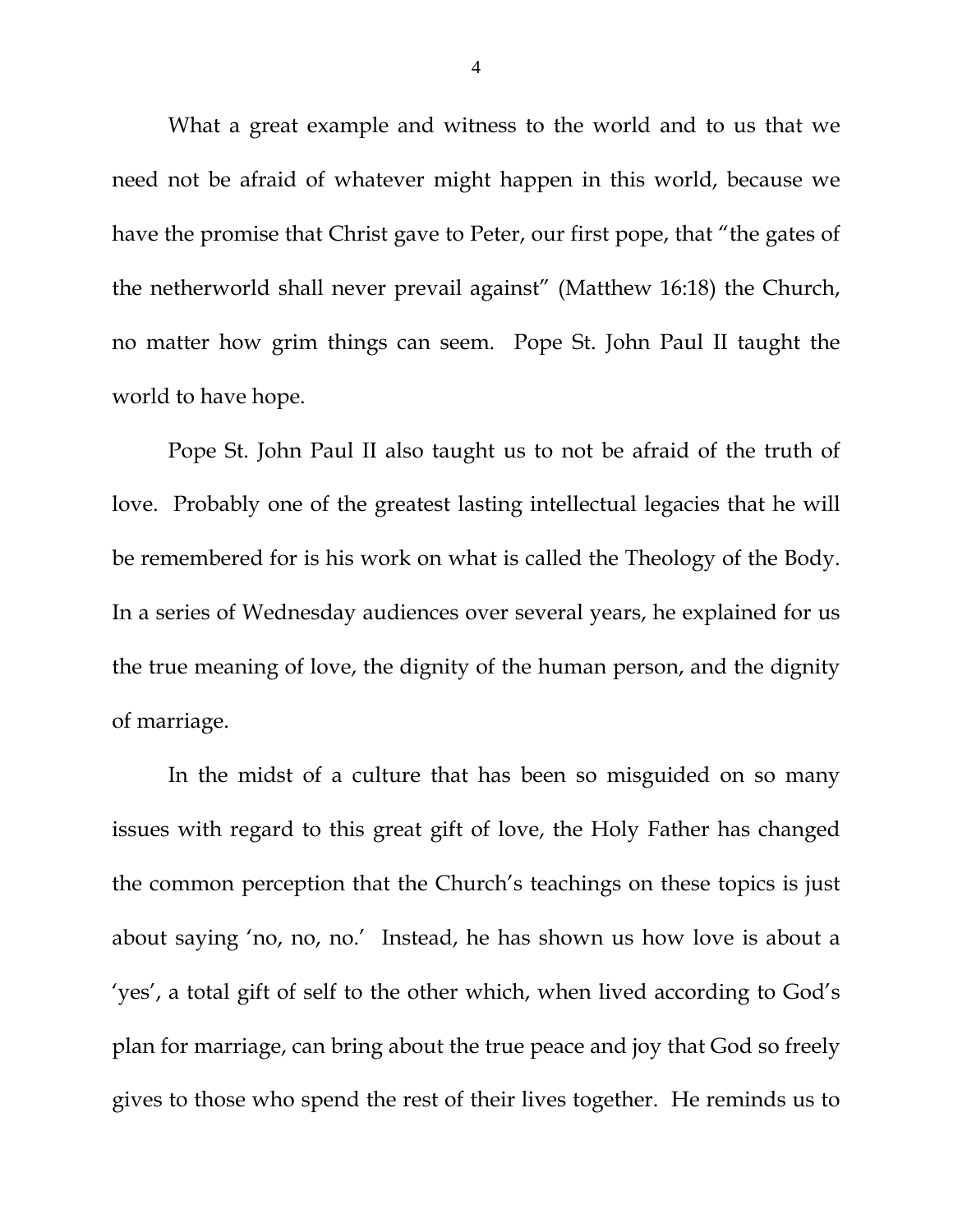not be afraid of knowing and following the truth, even when those truths are not accepted by the vast majority of those around us. As Christ reminds us, by knowing the truth, we are set free (cf. John 8:32), free to love authentically and completely in the way that He intended.

 And although Pope St. John Paul II has taught us so much more to not be afraid of, let me offer just one more example, and that is his message about not being afraid to suffer. In 1984, he wrote one of the most profound and beautiful descriptions of the Christian meaning of human suffering in his Apostolic Letter on the Christian Meaning of Human Suffering, *Salvifici doloris*. In that letter, he explained that the so-called mystery of suffering can only find meaning in light of our faith in Christ Jesus, whose suffering brought about the redemption of the world.

He explained how our suffering is not something to be avoided at all costs, or just to endure, but rather that our suffering has true meaning, for when we unite it to the suffering of Christ, we share in the redemption of the world. When we offer that suffering to Him, we do something greater for the Body of Christ than we could ever do otherwise.

These words of Pope St. John Paul II, once again, we not empty, but the whole world was able to see how he lived this message in a beautiful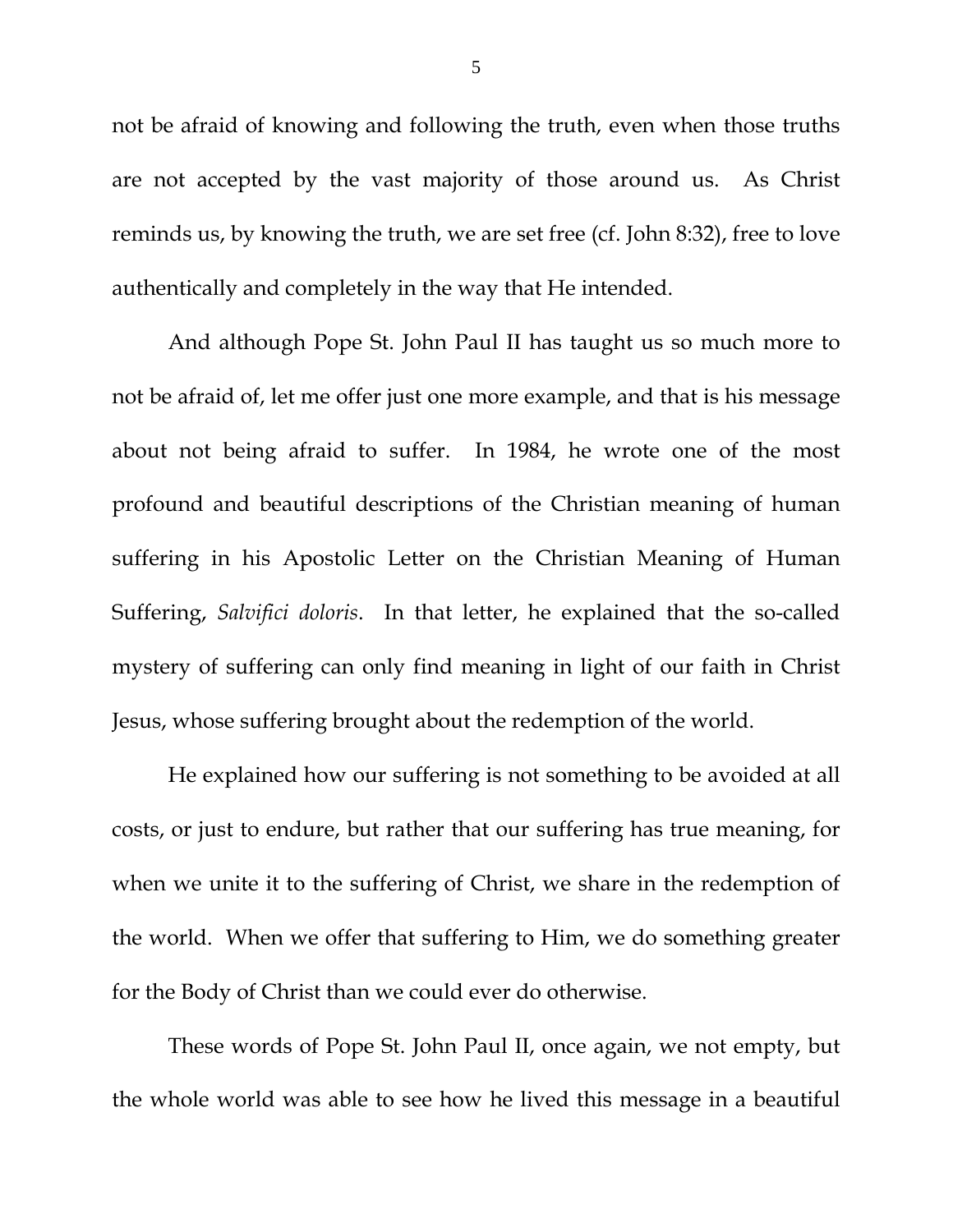and heroic way as he suffered so much in his final years. One cannot forget the image of him at his balcony overlooking St. Peter's Square on Easter morning the week before he died. He was to the point where he could not even speak, but he reached out to the people and to the world with his hands to impart his blessing. What a powerful witness to faith, showing us that with that faith firmly rooted in Christ Jesus, there is absolutely nothing that cannot be overcome, no cross which is too heavy for us to bear, for we never bear them alone, but always with Christ our Redeemer, and in doing so, we share in His gift of salvation.

 And so we give thanks and praise for this great man who has taught us to not be afraid, but has given us an example of how to have faith, how to have hope, and how to love. May the example of his life encourage us to cast behind us all of the fears that we have and, as he was also fond of saying, "open wide the doors of our hearts for Christ."2 By doing this, we prepare ourselves to be with him and with all of the saints in the everlasting peace, joy, and glory of the Kingdom of Heaven.

May God give us this grace. Amen.